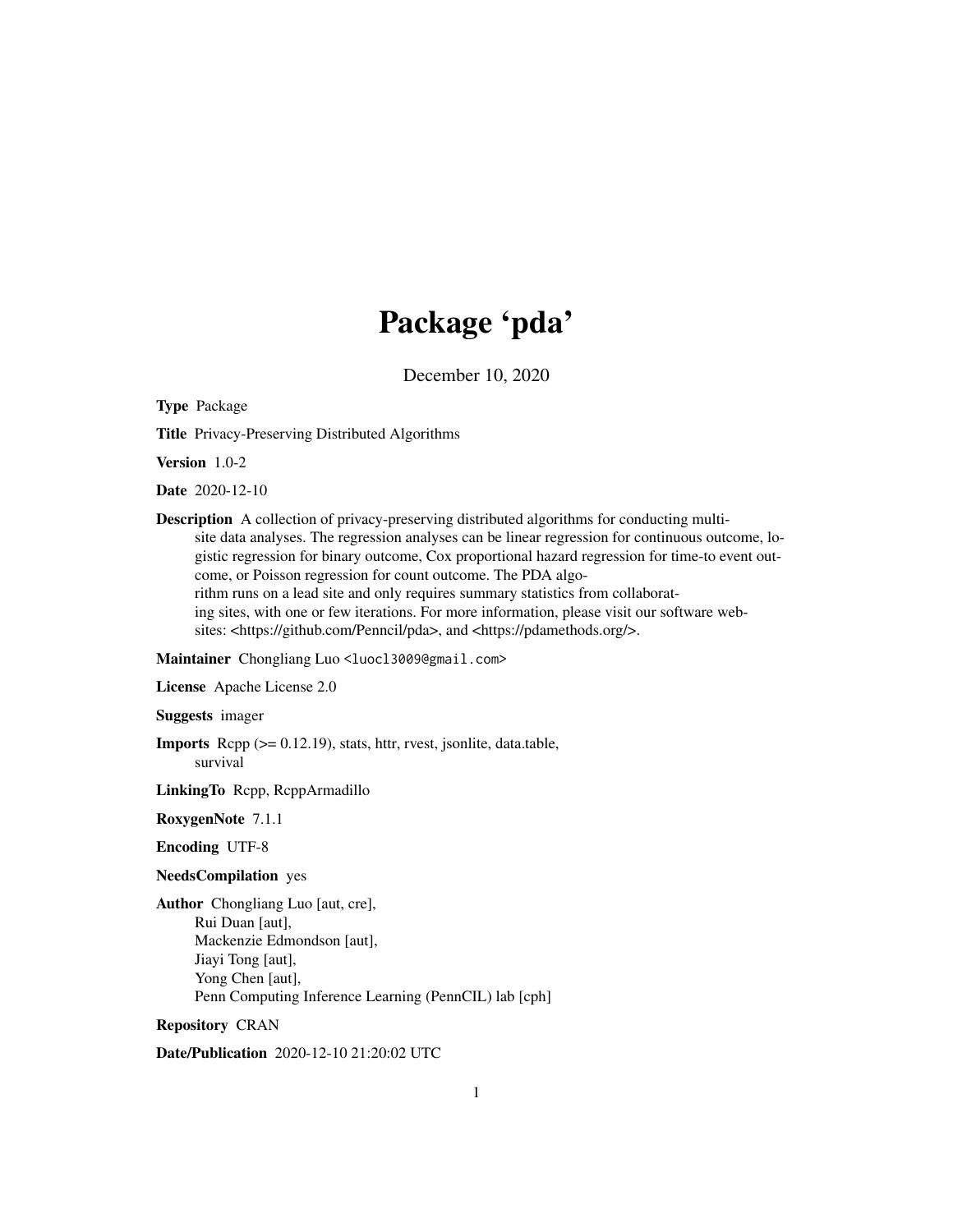## <span id="page-1-0"></span>R topics documented:

| Index |  |
|-------|--|
|       |  |
|       |  |
|       |  |
|       |  |
|       |  |
|       |  |

getCloudConfig *gather cloud settings into a list*

### Description

gather cloud settings into a list

#### Usage

getCloudConfig(site\_id,dir,uri,secret)

### Arguments

| site id | site identifier                     |
|---------|-------------------------------------|
| dir     | shared directory path if flat files |
| uri     | web uri if web service              |
| secret  | web token if web service            |

### Value

A list of cloud parameters: site\_id, secret and uri

#### See Also

pda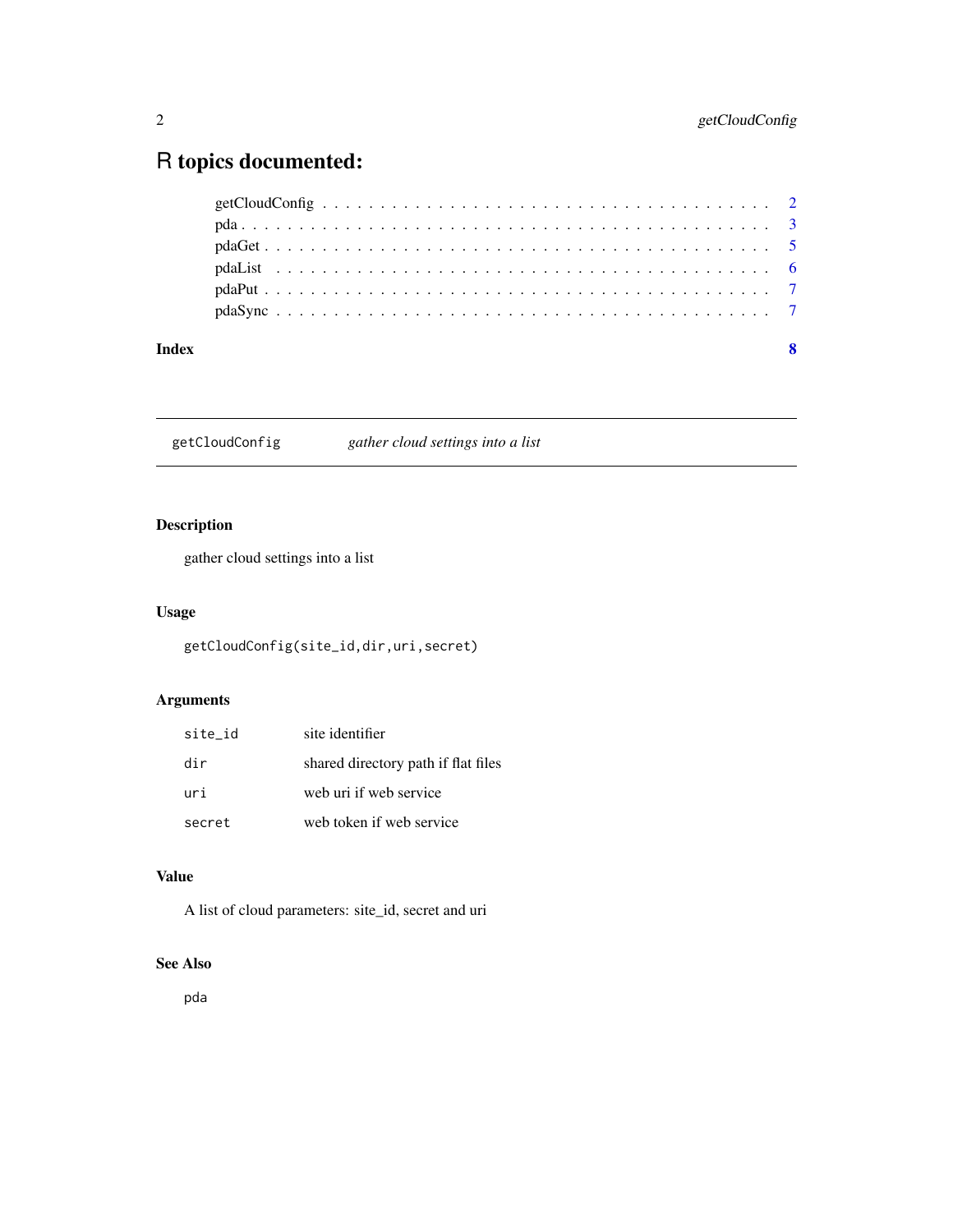#### <span id="page-2-0"></span>Description

Fit Privacy-preserving Distributed Algorithms for linear, logistic, Poisson and Cox PH regression with possible heterogeneous data across sites.

#### Usage

pda(ipdata,site\_id,control,dir,uri,secret)

#### **Arguments**

| ipdata  | Local IPD data in data frame, should include at least one column for the outcome<br>and one column for the covariates |
|---------|-----------------------------------------------------------------------------------------------------------------------|
| site_id | Character site name                                                                                                   |
| control | pda control data                                                                                                      |
| dir     | directory for shared flat file cloud                                                                                  |
| uri     | Universal Resource Identifier for this run                                                                            |
| secret  | password to authenticate as site id on uri                                                                            |
|         |                                                                                                                       |

#### Value

control control

#### References

Michael I. Jordan, Jason D. Lee & Yun Yang (2019) Communication-Efficient Distributed Statistical Inference,

*Journal of the American Statistical Association*, 114:526, 668-681 <https://doi.org/10.1080/01621459.2018.1429274>.

(ODAL) Rui Duan, et al. (2020) Learning from electronic health records across multiple sites: A communication-efficient and privacy-preserving distributed algorithm. *Journal of the American Medical Informatics Association*, 27.3:376–385, <https://doi.org/10.1093/jamia/ocz199>. (ODAC) Rui Duan, et al. (2020) Learning from local to global: An efficient distributed algorithm

for modeling time-to-event data. *Journal of the American Medical Informatics Association*, 27.7:1028–1036, <https://doi.org/10.1093/jamia/ocaa044>.

#### See Also

pdaPut, pdaList, pdaGet, getCloudConfig and pdaSync.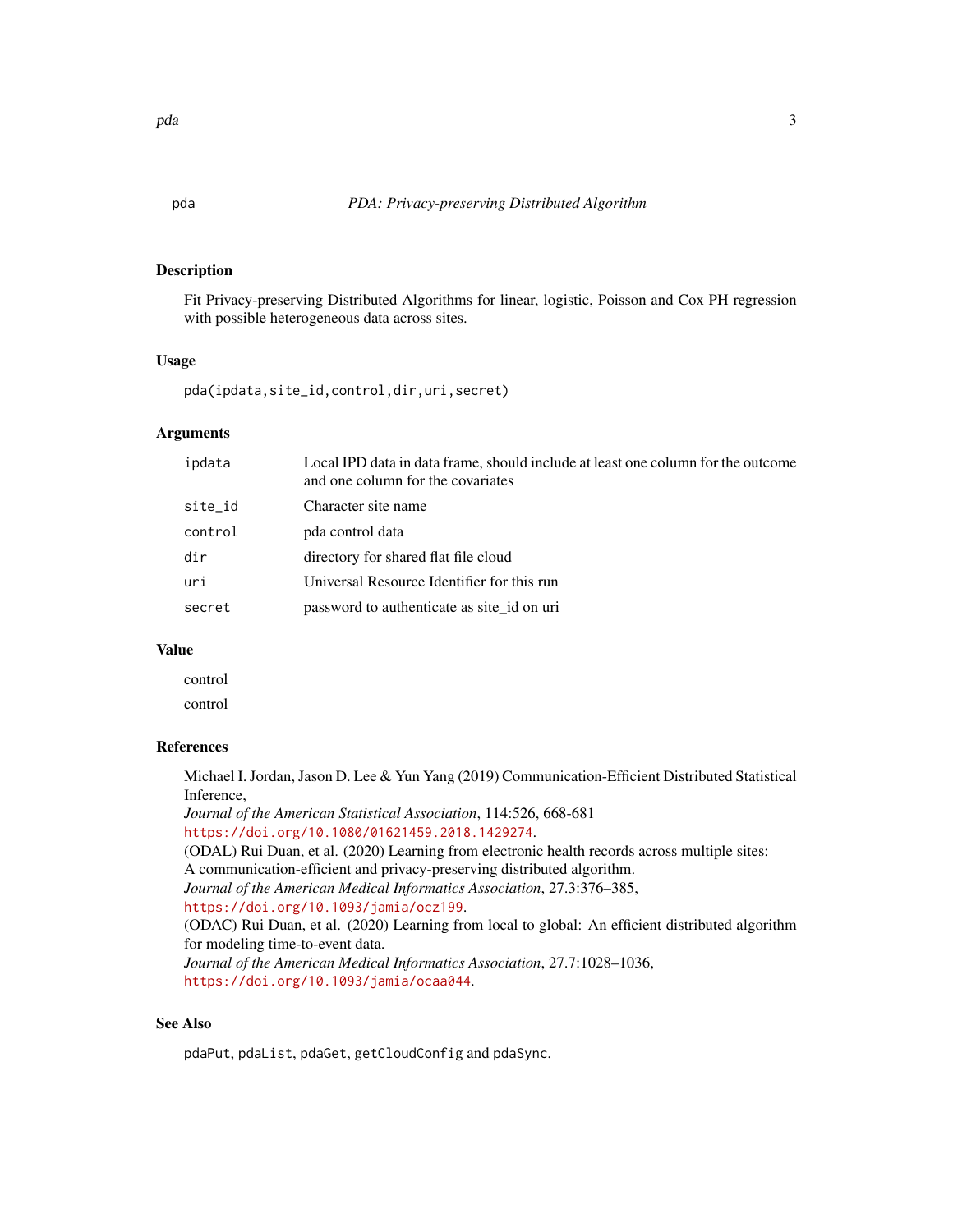```
require(survival)
require(data.table)
require(pda)
data(lung)
## In the toy example below we aim to analyze the association of lung status with
## age and sex using logistic regression, data(lung) from 'survival', we randomly
## assign to 3 sites: 'site1', 'site2', 'site3'. we demonstrate using PDA ODAL can
## obtain a surrogate estimator that is close to the pooled estimate. We run the
## example in local directory. In actual collaboration, account/password for pda server
## will be assigned to the sites at the server https://pda.one.
## Each site can access via web browser to check the communication of the summary stats.
## for more examples, see demo(ODAC) and demo(ODAP)
# Create 3 sites, split the lung data amongst them
sites = c('site1', 'site2', 'site3')
set.seed(42)
lung2 <- lung[,c('status', 'age', 'sex')]
lung2$sex <- lung2$sex - 1
lung2$status <- ifelse(lung2$status == 2, 1, 0)
lung_split <- split(lung2, sample(1:length(sites), nrow(lung), replace=TRUE))
## fit logistic reg using pooled data
fit.pool <- glm(status ~ age + sex, family = 'binomial', data = lung2)
# ############################ STEP 1: initialize ###############################
control <- list(project_name = 'Lung cancer study',
               step = 'initialize',
                sites = sites,
                heterogeneity = FALSE,
               model = 'ODAL',family = 'binomial',
                outcome = "status",
                variables = c('age', 'sex'),
                optim_maxit = 100,
                lead_site = 'site1',
                upload_date = as.character(Sys.time()) )
## run the example in local directory:
## specify your working directory, default is the tempdir
mydir <- tempdir()
## assume lead site1: enter "1" to allow transferring the control file
pda(site_id = 'site1', control = control, dir = mydir)
## in actual collaboration, account/password for pda server will be assigned, thus:
## Not run: pda(site_id = 'site1', control = control, uri = 'https://pda.one', secret='abc123')
## you can also set your environment variables, and no need to specify them in pda:
## Not run: Sys.setenv(PDA_USER = 'site1', PDA_SECRET = 'abc123', PDA_URI = 'https://pda.one')
```
4 pda energy and the set of the set of the set of the set of the set of the set of the set of the set of the set of the set of the set of the set of the set of the set of the set of the set of the set of the set of the set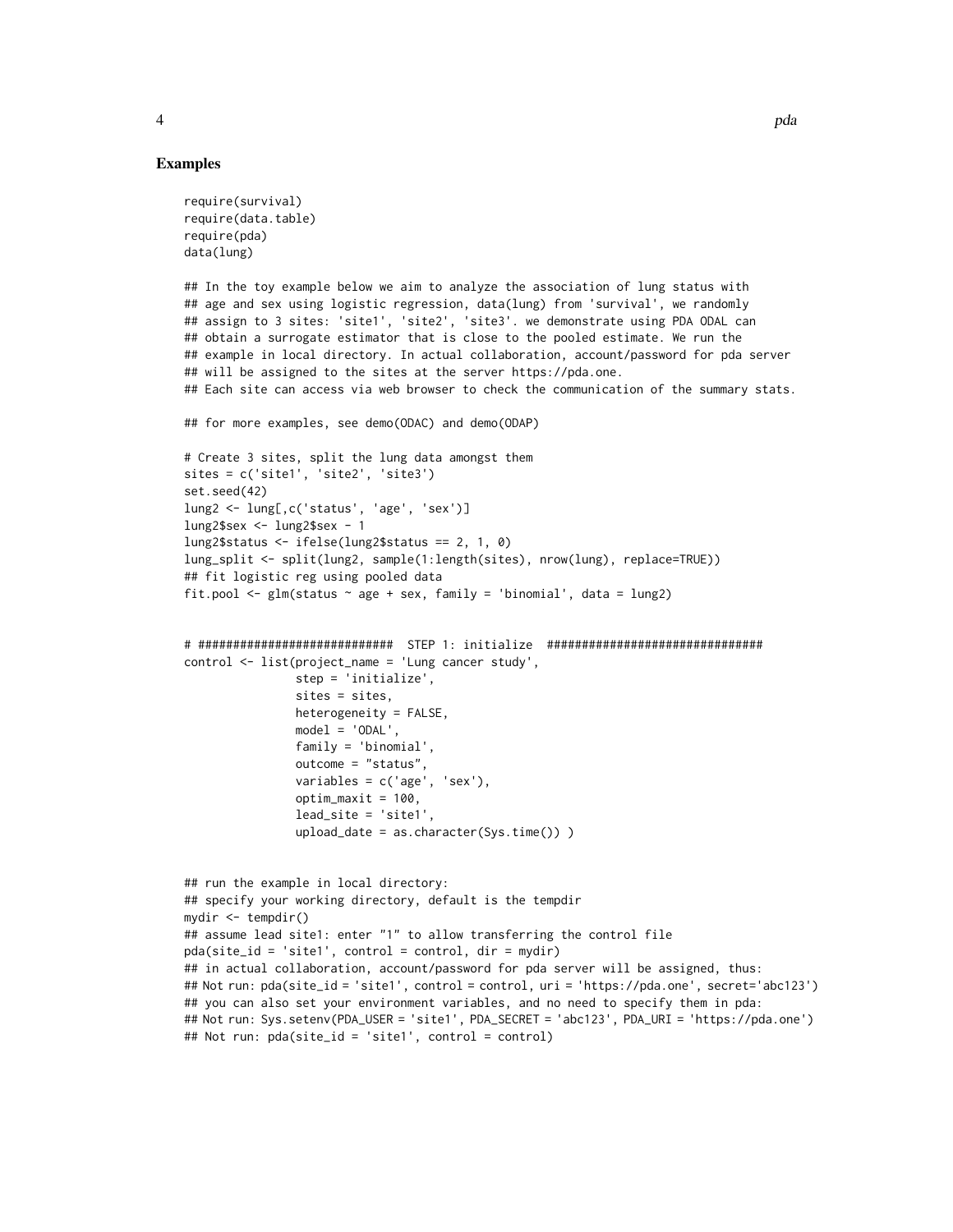#### <span id="page-4-0"></span>pdaGet 5 and 5 and 5 and 5 and 5 and 5 and 5 and 5 and 5 and 5 and 5 and 5 and 5 and 5 and 5 and 5 and 5 and 5

```
##' assume remote site3: enter "1" to allow tranferring your local estimate
pda(site_id = 'site3', ipdata = lung_split[[3]], dir=mydir)
##' assume remote site2: enter "1" to allow tranferring your local estimate
pda(site_id = 'site2', ipdata = lung_split[[2]], dir=mydir)
##' assume lead site1: enter "1" to allow tranferring your local estimate
##' control.json is also automatically updated
pda(site_id = 'site1', ipdata = lung_split[[1]], dir=mydir)
##' if lead site1 initialized before other sites,
##' lead site1: uncomment to sync the control before STEP 2
## Not run: pda(site_id = 'site1', control = control)
## Not run: config <- getCloudConfig(site_id = 'site1')
## Not run: pdaSync(config)
#' ############################' STEP 2: derivative ############################
##' assume remote site3: enter "1" to allow tranferring your derivatives
pda(site_id = 'site3', ipdata = lung_split[[3]], dir=mydir)
##' assume remote site2: enter "1" to allow tranferring your derivatives
pda(site_id = 'site2', ipdata = lung_split[[2]], dir=mydir)
##' assume lead site1: enter "1" to allow tranferring your derivatives
pda(site_id = 'site1', ipdata = lung_split[[1]], dir=mydir)
#' ############################' STEP 3: estimate ############################
##' assume lead site1: enter "1" to allow tranferring the surrogate estimate
pda(site_id = 'site1', ipdata = lung_split[[1]], dir=mydir)
##' the PDA ODAL is now completed!
##' All the sites can still run their own surrogate estimates and broadcast them.
##' compare the surrogate estimate with the pooled estimate
config <- getCloudConfig(site_id = 'site1', dir=mydir)
fit.odal <- pdaGet(name = 'site1_estimate', config = config)
cbind(b.pool=fit.pool$coef,
      b.odal=fit.odal$btilde,
      sd.pool=summary(fit.pool)$coef[,2],
      sd.odal=sqrt(diag(solve(fit.odal$Htilde)/nrow(lung2))))
```
pdaGet *Function to download json and return as object*

#### **Description**

Function to download json and return as object

## see demo(ODAL) for more optional steps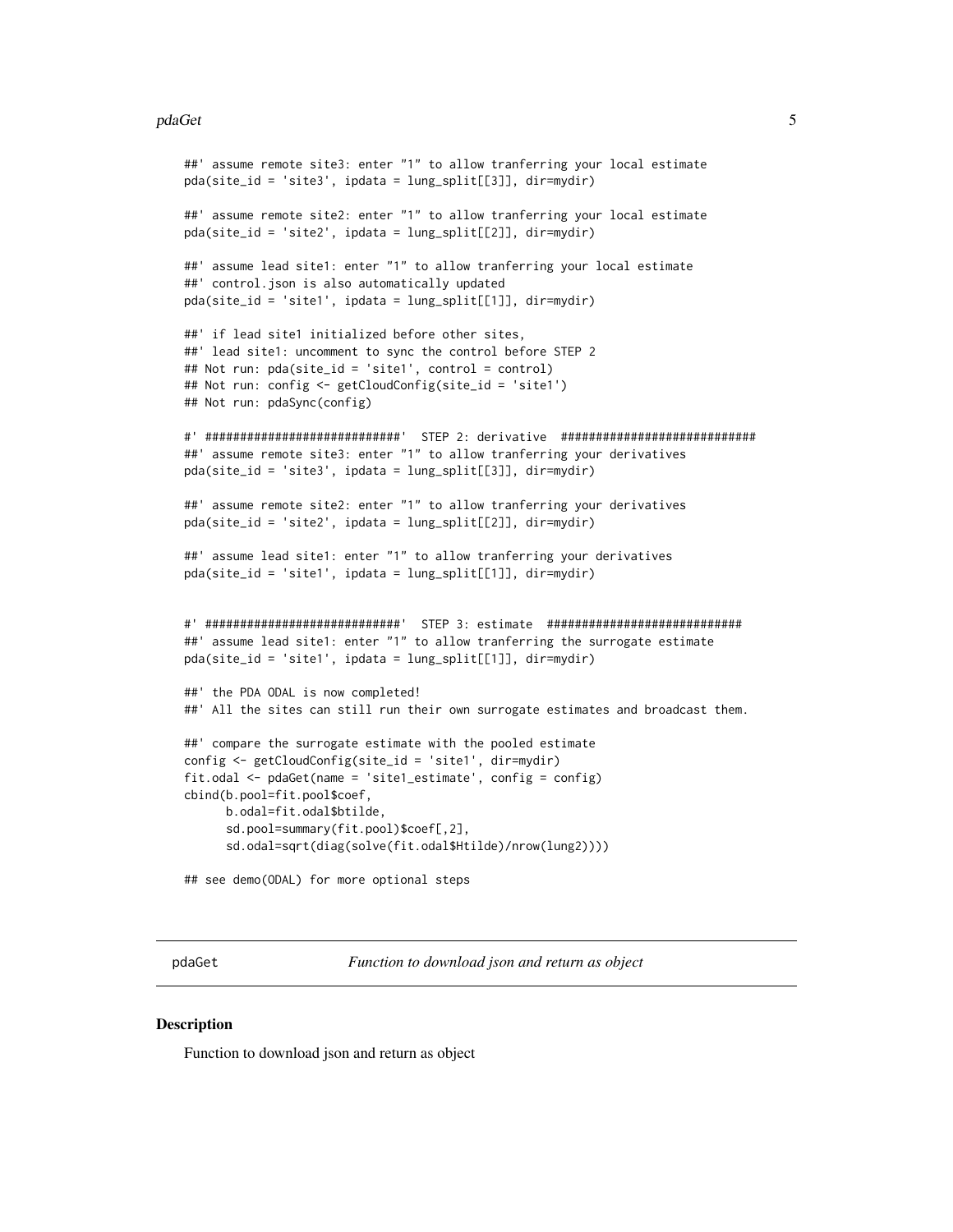#### <span id="page-5-0"></span>Usage

pdaGet(name,config)

#### Arguments

| name   | of file             |
|--------|---------------------|
| config | cloud configuration |

### Value

A list of data objects from the json file on the cloud

#### See Also

pda

pdaList *Function to list available objects*

### Description

Function to list available objects

#### Usage

```
pdaList(config)
```
#### Arguments

config a list of variables for cloud configuration

#### Value

A list of (json) files on the cloud

#### See Also

pda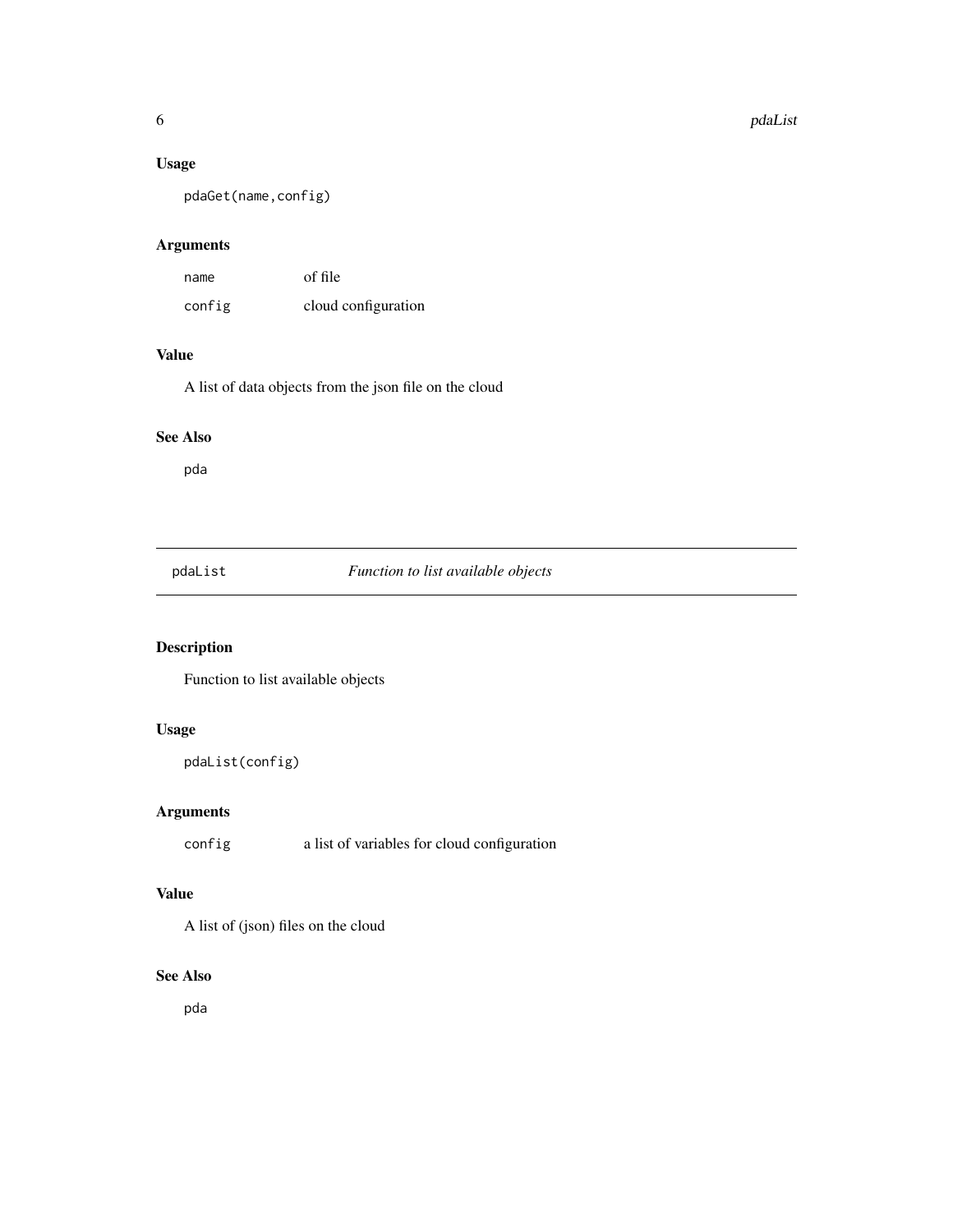<span id="page-6-0"></span>

#### Description

Function to upload object to cloud as json

#### Usage

pdaPut(obj,name,config)

#### Arguments

| obi    | R object to encode as json and uploaded to cloud |
|--------|--------------------------------------------------|
| name   | of file                                          |
| config | a list of variables for cloud configuration      |

#### Value

NONE

#### See Also

pda

| pdaSvnc |  |  |
|---------|--|--|
|         |  |  |
|         |  |  |

#### pdaSync *pda control synchronize*

#### Description

update pda control if ready (run by lead)

#### Usage

pdaSync(config)

### Arguments

config cloud configuration

#### Value

control

#### See Also

pda